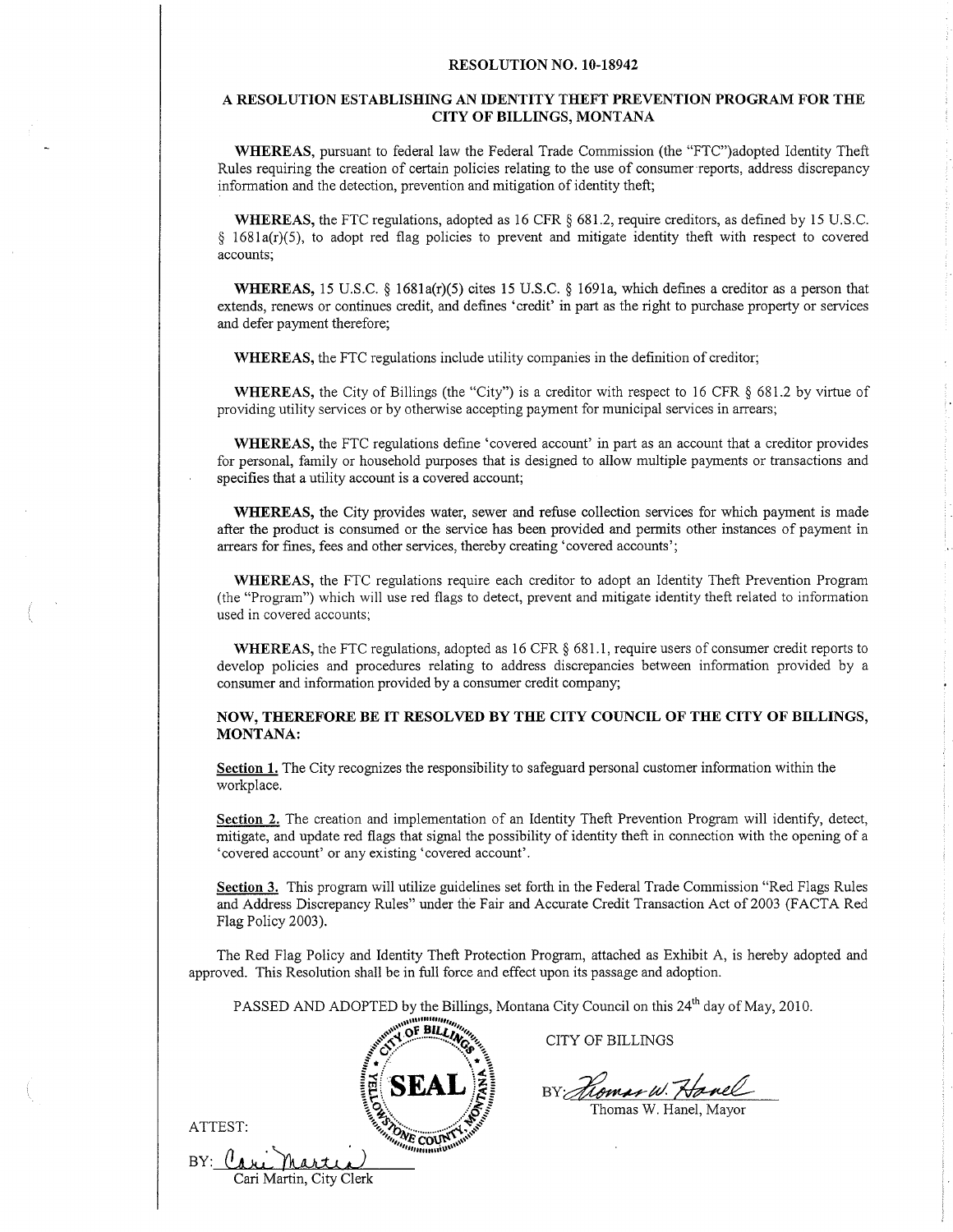#### Identity Theft Protection Program

**1. Definitions.** For purposes of this Program, the following definitions apply  $1$ ;

(Al 'City' means the City of Billings, Montana

[B) 'Covered account' means (i) An account that a financial institution or creditor offers or maintains, primarily for personal, family, or household purposes, that involves or is designed to permit multiple payments or transactions, such as a utility account; and (ii) Any other account that the financial institution or creditor offers or maintains for which there is a reasonably foreseeable risk to customers, or to the safety and soundness of the financial institution or creditor, from identity theft including financial, operational, compliance, reputation, or litigation risks,

(C) 'Credit' means the right granted by a creditor to a debtor to defer payment of debt or to incur debts and defer its payment or to purchase property or seryices and defer payment therefore.

(DJ' Creditor' means any person who regularly extends renews or continues credit; any person who regularly arranges for the extension renewal or continuation of credit, or any assignee of an original creditor who participates in the decision to extend renew or continue credit and includes utility companies.

[E) 'Customer' means a person that has a covered account with a creditor.

(FJ 'ldentity theft' means a fraud committed or attempted using identifying information of another person without authority.

[G) 'Person' means a natural person, a corporation, government or governmental subdivision, or agency, trust, estate, partnership, cooperative, or association.

(H]'Personal Identifying Information'means a person's credit card account information, debit card information, bank account information, drivers license information, social security number, mother's birth name or date of birth.

(l] 'Red flag' means a pattern practice or specific activity that indicates the possible existence of identity theft.

fl) 'Service provider' means a person that provides a service directly to the City.

<sup>1</sup> Other than 'City' and 'Personal Identifying Information', definitions provided in this section are based on the definitions provided in Federal Trade Commission regulation 16 CFR § 681.2.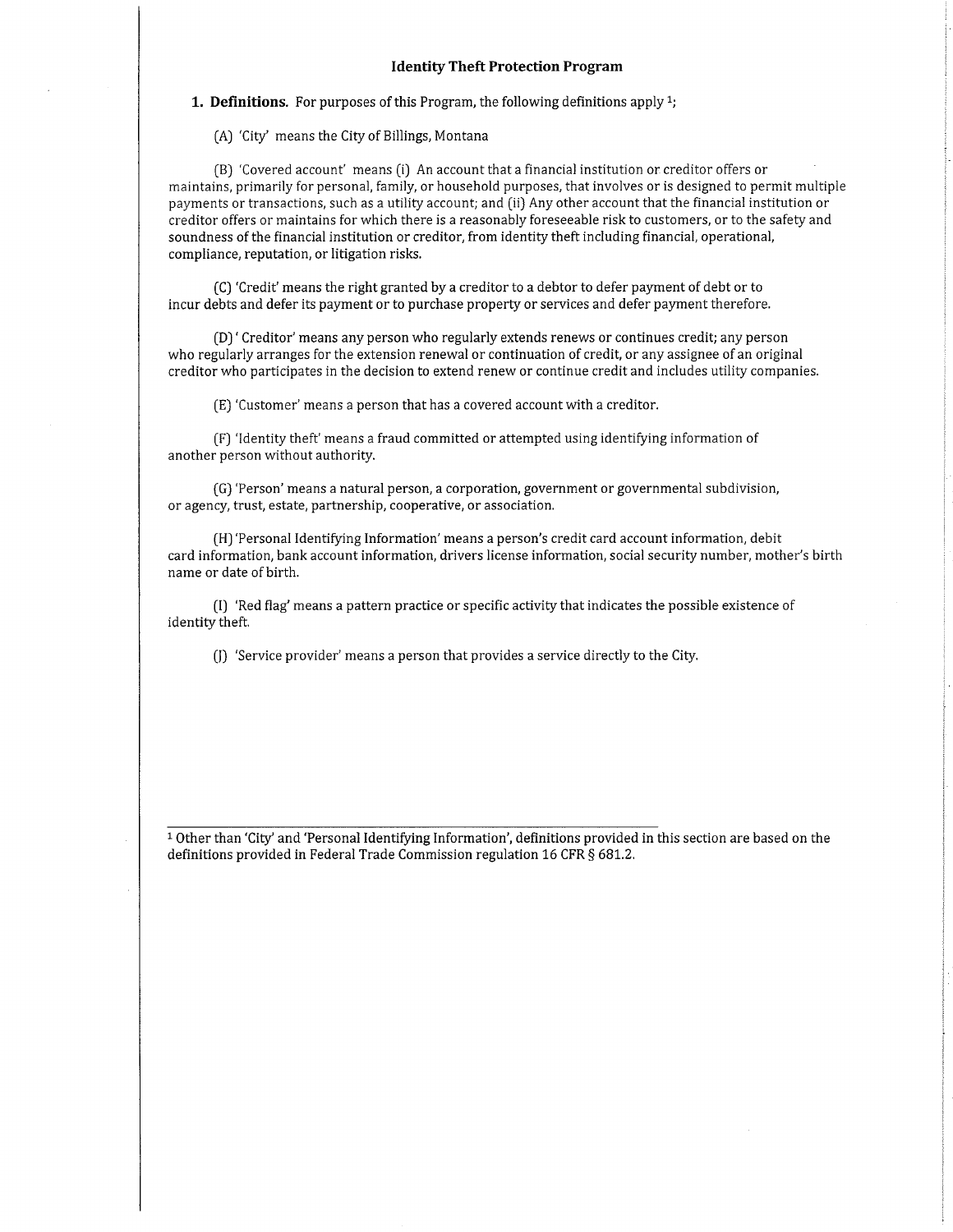#### 2 . Findings.

(A) The City is a creditor pursuant to 16 CFR  $\S$  681.2, due to its provision or maintenance of covered accounts for which payment is made in arrears.

[B) The processes of opening a new covered account, restoring an existing covered account, making payments on such accounts have been identified as potential processes in which identity theft could occur.

ICJ The City limits access to personal identifying information to those employees responsible for or otherwise involved in opening or restoring covered accounts or accepting payment for use of covered accounts. Information provided to such employees is entered into the City's computerized accounting and records system and contracts are filed in a secure area.

(D) The City determines that there is a low risk of identity theft occurring in the following ways: (1) Use by an applicant of another person's personal identifying information to establish a new covered account:

(2) Use of a prevìous customer's personal identifying information by another person, in an effort to have service restored in the previous customer's name; (3J Use of another person's credit card, bank account or other method of payment, by a customer to pay such customers' covered account or accounts; [4) Use by a customer desiring to restore such customer's covered account, of another person's credit card, bank account or other method of payment.

### 3. Process of Establishing a Covered Account.

IAJ As a precondition to opening a covered account in the City, each applicant shall provide the City with any personal identifying information necessary, as may be reasonably requested by the employee opening said account, to help authenticate customers and monitor account transactions, including address changes. Such information shall be entered into the City's Utility Billing, Court or other information system and any paper records filed in a secure area, As a part of the identification process, the City will be utilizing a State identity verification database using a driver's license number or other State assigned number.

(B) Each account shall be assigned an individualized account number based on customer name, billing address and location.

### 4. Access to Covered Account Information

(A) Access to customer accounts shall be limited to authorized City personnel.

(B) Any unauthorized access to, or other breach of customer accounts is to be reported immediately to the Financial Services Manager and appropriate actions taken depending on the extent of the breach.

[CJ Personal identifying information included in customer accounts is considered confidential and any request or demand for such information shall be immediately forwarded to the Financial Services Manager and the City Attorney.

IDJ For any account holder of a covered account, for which the above information is not already on file at the City, the customer will be contacted within a reasonable period of time, after discovering the missing information, to obtain the necessary information.

### 5. Credit Card Payments.

[A) Credit card payments, which are currently allowed over the Internet, are processed through <sup>a</sup> third party service provider, initially'Elavon'. This third party service provider shall certify that it has an adequate identity theft prevention program in place that is applicable to such payments.

(B) All credit card payments taken over the telephone by authorized City personnel shall be entered directly into the customer's account information in the appropriate database.

ICJ Receipts for covered accounts shall include only the last four digits ofthe credit or debit card or the bank account used for payment of the covered account.

#### 6. Sources and Types of Red Flags

(A) All employees responsible for or involved in the process ofopening a covered account,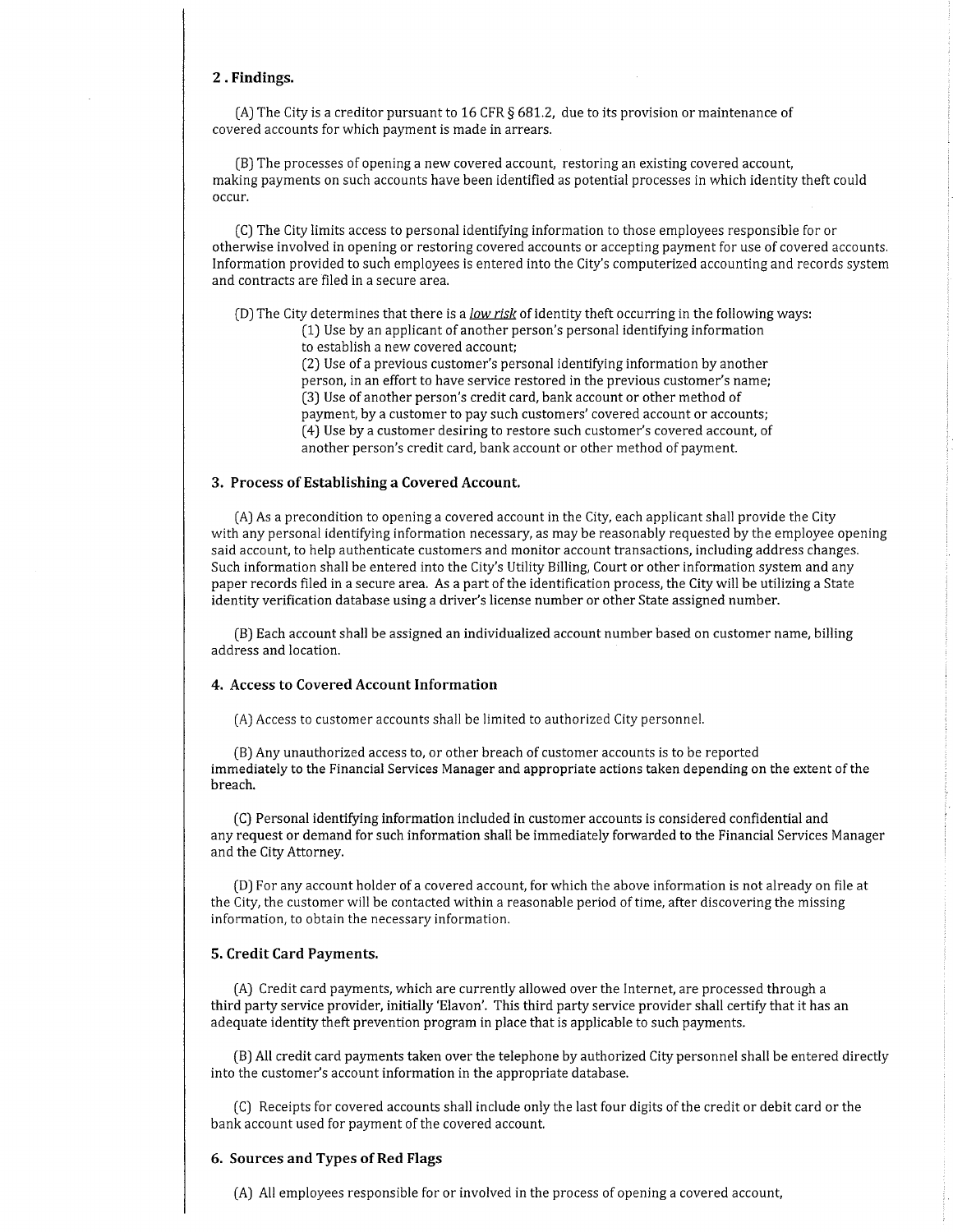restoring a covered account or accepting payment for a covered account, shall check for red flags as indicators of possible identity theft and such red flags may include:

(1) Alerts from consumer reporting agencies fraud detection agencies or service providers. Examples of alerts include but are not limited to:

a. A fraud or active duty alert that is included with a consumer report;

b. A notice of credit freeze in response to a request for a consumer report;

c. A notice of address discrepancy provided by a consumer reporting agency;

d. Indications of a pattern of activity in a consumer report that is inconsistent

with the history and usual pattern of activity of an applicant or customer such as:

i, A recent and significant increase in the volume of inquiries;

ii. An unusual number of recently established credit relationships;

iii. A material change in the use of credit especialìy with respect to recently established credit relationships; or

iv. An account that was closed for cause or identified for abuse of account privileges by <sup>a</sup> financial institution or creditor.

[B) Suspicious documents. Examples of suspicious documents include'

(L) Documents provided for identification that appears to be altered or forged;

(2Jldentification on which the photograph or physical description is inconsistent with the appearance of the applicant or customer;

(3J Identification on which the information is inconsistent with information provided by the applicant or customer;

(4)ldentification on which the information is inconsistent with readily accessible

information that is on file with the financial institution or creditor such as <sup>a</sup>

signature card or a recent check; or

[5) An application that appears to have been altered or forged or appears to have been destroyed and reassembled.

(C) Suspicious personal identification, such as suspicious address change. Examples of suspicious identifying information include:

(1)Personal identifying information that is inconsistent with external information sources used by the financial institution or creditor. For example:

a. The address does not match any address in the consumer report or

b. The Social Security Number (SSN) has not been issued or is listed

on the Social Security Administration's Death Master File.

- (2) Personal identifying information provided by the customer is not consistent with other personal identifying information provided by the customer such as <sup>a</sup> lack of correlation between the SSN range and date of birth.

(3) Personal identifying information or a phone number or address is associated with known fraudulent applications or activities as indicated by internal or third party sources used by the financial institution or creditor,

(4)Other information provided such as fictitious mailing address, mail drop Addresses, jail addresses, invalid phone numbers, pager numbers, or answering service is associated with fraudulent activity.

[5) The SSN provided is the same as that submitted by other applicants or customers.

[6JThe address or telephone number provided is the same as or similar to the account number or telephone number submitted by an unusually large number of applicants or customers.

(7J The applicant or customer fails to provide ail required personal identifying information on an application or in response to notification that the application is incomplete.

(8) Personal identifying information is not consistent with personal identifying information that is on file with the financial institution or creditor.

(9) The applicant or customer cannot provide authenticating information beyond that which generally would be available from a wallet or consumer report.

(D) Unusual use of or suspicious activity relating to a covered account. Examples of suspicious activities include:

(1) Shortly following the notice of a change of address for an account, City receives a request for the addition of authorized users on the account.

[2J A new revolving credit account is used in a manner commonly associated with known patterns of fraud patterns. For example:

The customer fails to make the first payment or makes an initial payment, but no subsequent payments

(3J An account is used in a manner that is not consistent with established patterns of activity on the account, There is, for example: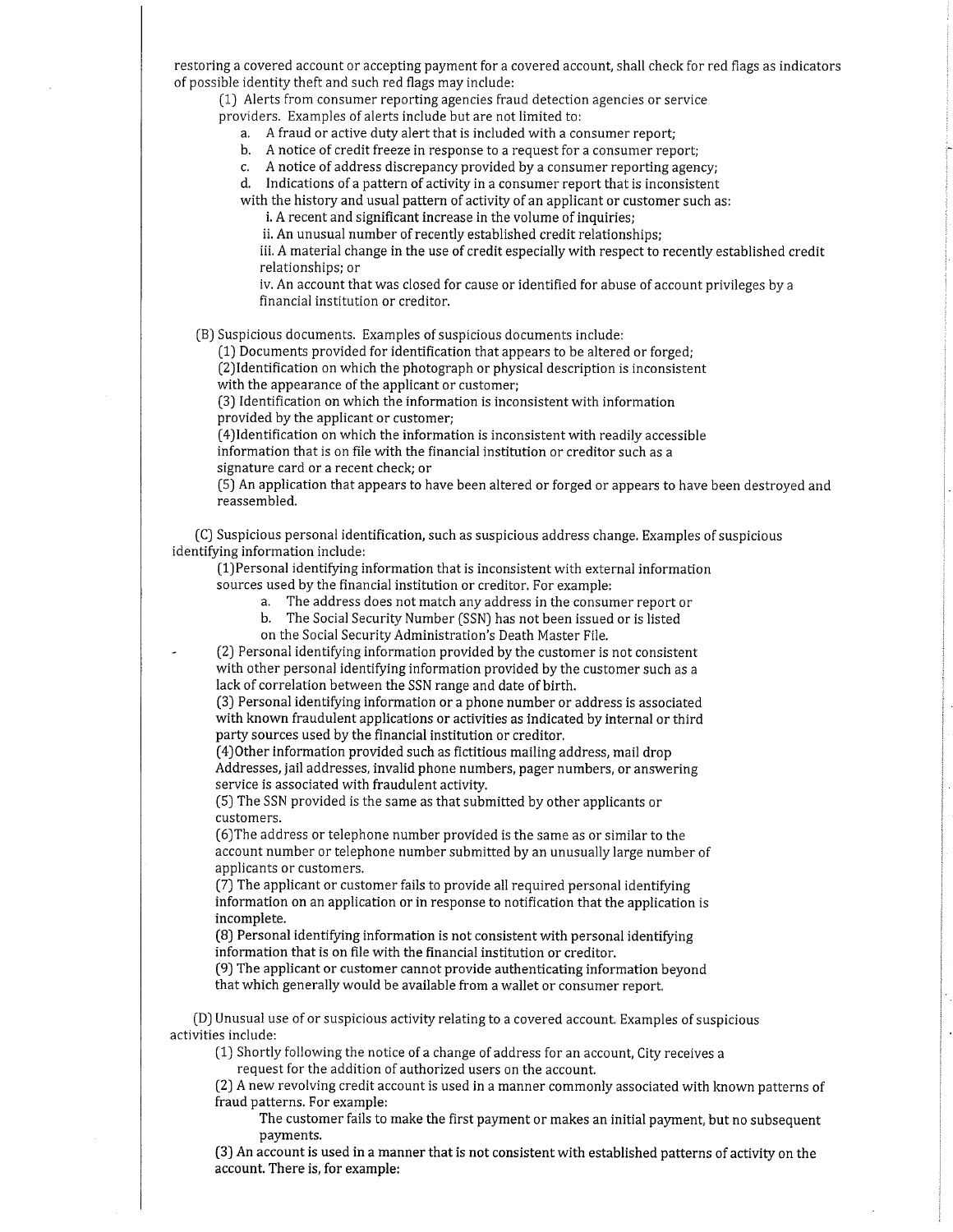Nonpayment when there is no history of late or missed payments;

A material change in purchasing or spending patterns,

(4J An account that has been inactive for a long period of time is used, taking into consideration the type of account, the expected pattern of usage, and other relevant factors.

[5)Mail sent to the customer is returned repeatedly as undeliverable although transactions continue to be conducted in connection with the customer's account.

(6)The City is notified that the customer is not receiving paper account statements.

[7)The City is notified of unauthorized charges or transactions in connection with a customer's account. [8) The City is notified by a customer, law enforcement, or another person that it has opened <sup>a</sup> fraudulent account for a person engaged in identity theft.

[E) Notice from customers, law enforcement, victims or other reliable sources regarding possible identity theft or phishing relating to covered accounts.

### 7. Prevention and Mitigation of Identity Theft

(A) In the event that any City employee responsible for, or involved in an application for a new account becomes aware of red flags indicating possible identity theft with respect to, restoring an existing covered account, or accepting payment for a covered account, such employee shall use their discretion to determine whether such red flag or combination of red flags suggests a threat of identity theft. If, in their discretion, such employee determines that identity theft or attempted identity theft is likely or probable such employee shall immediately report such red flags to the Financial Services Manager. If in their discretion such employee deems that identity theft is unlikely or that reliable information is available to reconcile red flags the employee shall convey this information to the Financial Services Manager who may in their discretion determine that no further action is necessary. If the Financial Services Manager, in their discretion, determines that further action is necessary a City employee shall perform one or more of the following responses as determined to be appropriate by the Financial Services Manager:

Application for a new account:

- [L) Request additional Ídentifying information from rhe applicant
- [2J Deny the application for the new account
- (31 Notify law enforcement of possible identity theft or

[4J Take other appropriate action to prevent or mitigate identity theft

Restoring an existing account, or accepting payment for a covered account:

[1J Contact the customer.

[2) Make the following changes to the account if, after contacting the customer, it is apparent that someone other than the customer has accessed the customers covered account:

(a) change any account numbers passwords security codes or other

security devices that permit access to an account; or

(b) close the account,

[3) Cease attempts to collect additional charges from the customer and decline to sell the customer's account to a debt collector or collections agency in the event that the customer's account has been accessed without authorization and such access has caused additional charges to accrue;

(4) Notify a debt collector or collections agency within 72 hours of the discovery of likely or probable identity theft relating to a customer account that has been sold to such debt collector or coilections agency in the event that a customer's account has been sold to a debt coliector or collections agency prior to the discovery of the likelihood or probability of identity theft relating to such account;

[5)Notify law enforcement in the event that someone other than the customer has accessed the customer's account causing additional charges to accrue or accessing personal identifying information; or

(6JTake other appropriate action to prevent or mitigate identity theft.

## 8. Program Administration

[A) The Financial Services Manager is responsible for oversight of the program, and for providing training to all employees responsible for or involved in opening a new covered account, restoring an existing covered account, or accepting payment for a covered account with respect to the implementation and requirements of the Identity Theft Prevention Program.

[BJThe Financial Services Manager will report to the City Administrator and City Attorney at least annually on compliance with the red flag requirements. The report will address material matters related to the program and evaluate issues such as:

(1) The effectiveness of the policies and procedures of City in addressing the risk of identity theft in connection with the opening of covered accounts and with respect to existing covered accounts (2)Service provider arrangements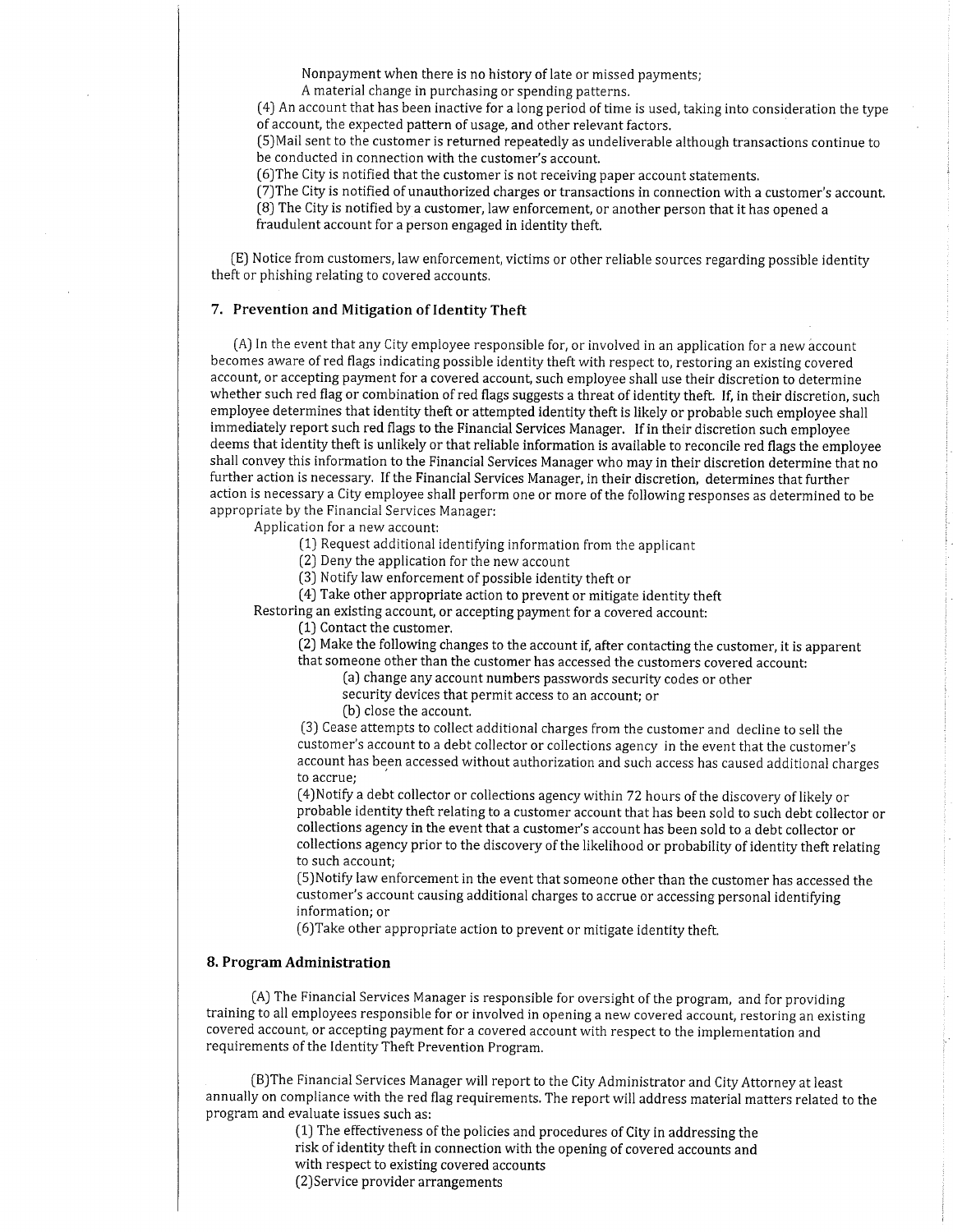(3J Significant incidents involving identity theft and management response; and

(4j Recommendations for material changes to the Program.

ICJThe City Administrator and City Attorney are responsible for reviewing reports prepared by the Financiaì Services Manager regarding compliance with red flag requirements and with recommending material changes to the program as necessary, in their discretion, to address changing identity theft risks and to identify new or discontinued types of covered accounts.

## 9. Updating the Program

(AJ The determination to make changes and update the Administrative Order for the Identity Theft Prevention Program, along with any relevant red flags in order to reflect changes in risks to customers, or to the safety and soundness of the City and its covered accounts from identity theft will be recommended by the Financial Services Manager to the City Administrator for a final determination on amending elements of the Administrative Order or Identity Theft Prevention Program . In so doing, the City Administrator shall consider the following factors and exercise its discretion in amending the program:

- [1)The City's experiences with identity theft;
- (2) Updates in methods of identity theft;
- [3) Updates in customary methods used to detect prevent and mitigate identity theft;
- [4) Updates in the types ofaccounts that the City offers or maintains; and
- [5) Updates in service provider arrangements.

## 10. Outside Service Providers

(A) In the event that the City engages a service provider to perform an activity in connection with one or more covered accounts, the Financial Services Manager shall exercise their discretion in reviewing such arrangements in order to ensure, to the best of their ability, that the service provider's activities are conducted in accordance with policies and procedures agreed upon by contract that are designed to detect any red flags that may arise in the performance of the service provider's activities and take appropriate steps to prevent or mitigate identity theft.

(BJ Any contracts entered into with outside service providers will be approved in accordance with City policies regarding contract execution.

## 11. Treatment of Address Discrepancies

(A) Pursuant to 16 CFR  $\S 681.1$ , the purpose of this section is to establish a process by which the City will be able to form a reasonable belief that a consumer report relates to the consumer about whom it has requested a consumer credit report, when the City has received a notice of address discrepancy.

(B) In the event that the City receives a notice of address discrepancy the City employee responsible for verifying consumer addresses for the purpose of providing the municipal service or account sought by the consumer shall perform one or more of the following activities as determined to be appropriate by such employee:

(1) Compare the information in the consumer report with:

(a) Information the City obtains and uses to verify a consumers identity in accordance with the requirements of the Customer Information Program rules implementing 31 U.S.C § 5318(1);

(bJlnformation the City maintains in its own records such as applications for service, change of address notices, other customer account records or tax records; or

(c) Information the City obtains from third party sources that are deemed reliable by the relevant City employee; or

[ZJVerify the information in the consumer report with the consumer,

#### 12. Furnishing Consumers Address to Consumer Reporting Agency

(AJ ln the event that the City reasonably confirms that an address provided by a consumer to the City is accurate, the City is required to provide such address to the consumer-reporting agency from which the City received a notice of address discrepancy with respect to such consumer. This information is required to be provided to the consumer-reporting agencywhen:

(1] The City is able to form a reasonable beliefthat the consumer report relates

to the consumer about whom the City requested the report

[2JThe City establishes a continuing relation with the consumer; and

(3) The City regularly and in the ordinary course of business provides information to the consumer-reporting agency from which it received the notice of address discrepancy